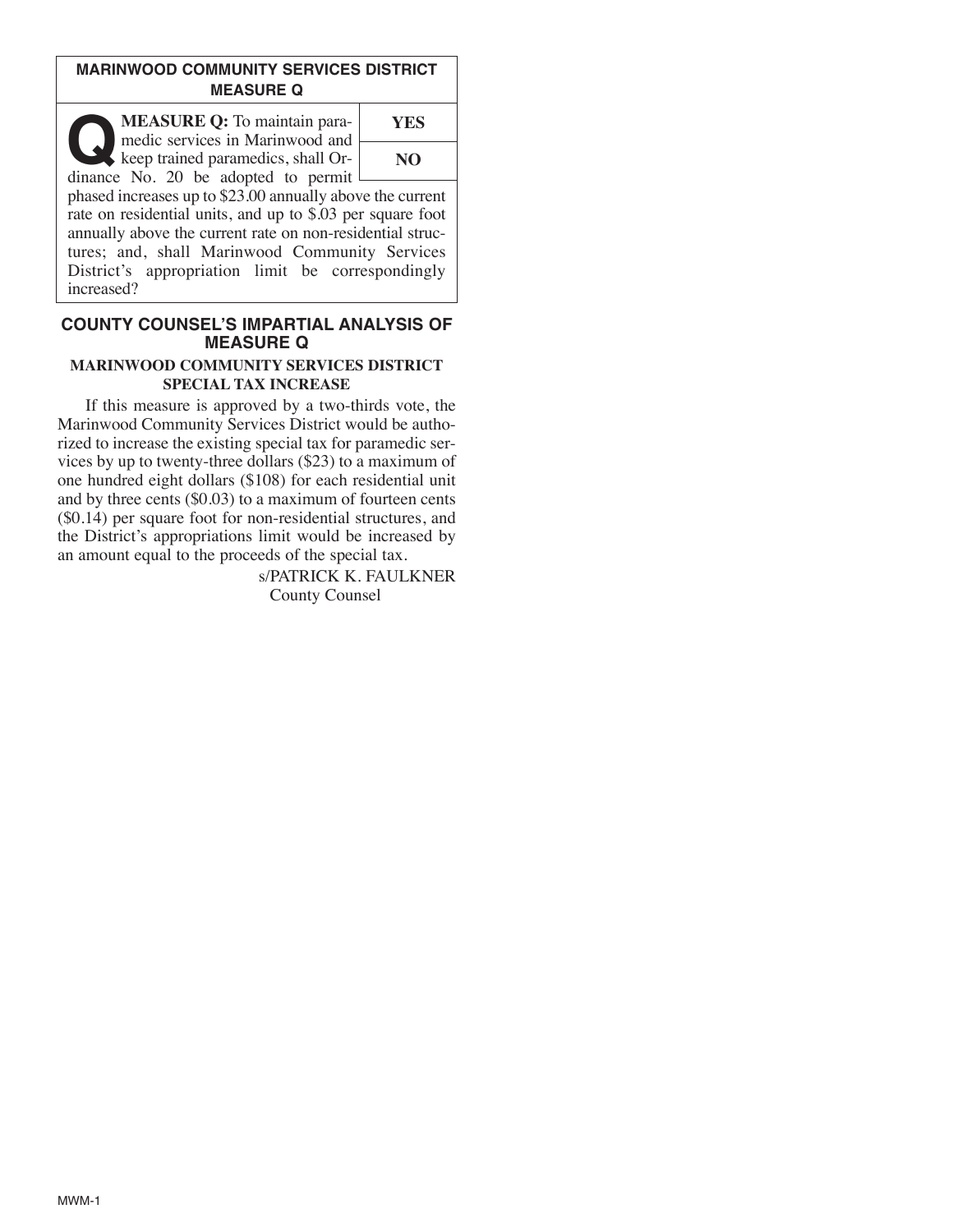# **ARGUMENT IN FAVOR OF MEASURE Q**

For thirty years, Marinwood Community Services District, along with other unincorporated County areas, has participated in paramedic services provided by San Rafael. In 1979, Marinwood residents voted to tax themselves to fully fund participation in the paramedic program, and every four years since, the tax has been re-authorized and increased to keep pace with costs and increases in the level of service. The current tax will expire in July of 2011.

Since the paramedic service was initiated in 1980, there has been significant increase in emergency calls for paramedic service. In 2009 alone, paramedics responded to over 5,000 calls, over 300 in Marinwood. Your approval of Measure Q is needed to keep the paramedic program in place and to meet the costs associated with increased service and increased costs for fuel, supplies, equipment and wages.

Measure Q will increase the annual maximum tax rate to \$108.00 for residential units and to 14 cents per square foot for non-residential structures. The actual annual tax amount will be based on actual costs, not the maximum tax, but in any case cannot exceed the \$108.00 maximum and cannot exceed the cost of providing the service.

The proceeds from this tax can **only** be spent on the paramedic program, and they are audited annually.

A YES vote on Measure Q will ensure that all households continue to receive the protections and benefits of this vital life-saving service. **The Approval of two-thirds of those voting is required to pass this measure.**

s/BRUCE A. ANDERSON s/TAREY AYN READ s/THOMAS ROACH s/MARY COLOMBO

### **REBUTTAL TO ARGUMENT IN FAVOR OF MEASURE Q**

The proponents of the Argument in Favor of Measure Q incorrectly state that this tax increase is necessary to retain Marinwood's paramedic service. This is wrong: **the paramedic service is already funded through July 2011**.

This is not a vote against firemen or paramedics who continue to provide invaluable service to all of us It is a vote against greedy politicians who are grasping at every opportunity to tax a small district like Marinwood to balance their budget.

San Rafael currently contracts with Marinwood Fire Department to provide service to Mont Marin, San Rafael Park, Smith Ranch Retirement Community, Northgate Industrial Park and other north San Rafael locations. San Rafael refuses to reimburse Marinwood fairly for these services. They refuse to use the same economic formula to calculate their reimbursement to Marinwood as they use to calculate Marinwood's reimbursement to them for paramedic services. This underpayment for services they receive results in each Marinwood residence subsidizing San Rafael to the tune of roughly \$275 every year.

And they don't care what we think because we can't vote in San Rafael elections!

This tax increase is unjustified and unfair.

s/CAMERON CASE

former Director Marinwood Community Services District Board of Directors

- s/WALTER K. DODS former Director Marinwood Community Services District Board of Directors
- s/JOHN HAMMOND

Marinwood Community Emergency Response Team (CERT) Chairman

s/DAVID MITCHELL

former Director Marinwood Community Services District Board of Directors

s/CHARLES G. WALKER former Director Marinwood Community Services District Board of Directors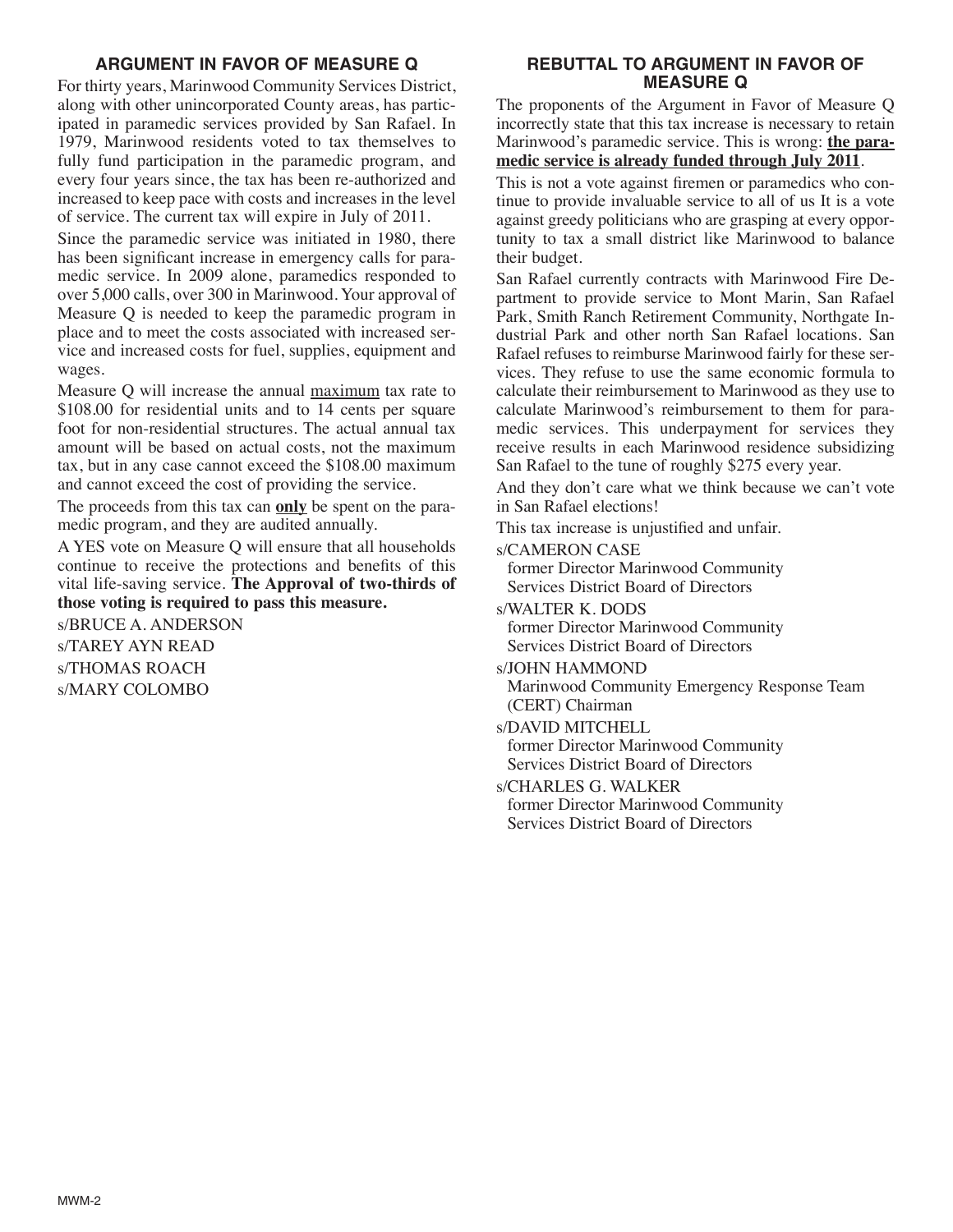# **ARGUMENT AGAINST MEASURE Q**

Once again, the City of San Rafael wants to alleviate their self-induced fire department budget problems by digging even deeper into the pockets of Marinwood residents. Each Marinwood residence currently subsidizes San Rafael to the tune of roughly \$275 every year because of the refusal of San Rafael to fairly compensate the Marinwood Fire Department for services to North San Rafael.

This new tax increase is neither needed nor justified.

Do not be misled by San Rafael's emotional arguments. Defeat of this measure will have absolutely no effect on the quality or level of paramedic service. More importantly, neither will passage! If passed our tax rate will increase almost 25% to the highest in the County and the entire Bay Area.

There has been no real opportunity for Marinwood to participate in developing the "budget" that magically attempts to justify the increase. San Rafael simply tells our District Board of Directors what the increase is going to be and then says "take it or leave it".

San Rafael can do this because they have an exclusive state franchise to provide paramedic services and thus there is no competition.

It appears that our own Community Services District Board does not support this measure, given that they had the opportunity to support it at a noticed public meeting but failed to do so and individual members have expressed personal opposition.

As former long time directors of our District Board, involved community members and long time residents, we urge everyone to ask questions, analyze the budget, not be swayed by false emotional arguments and to vote "NO" on Measure Q. This is not a vote against paramedic service or firefighters but against another unwarranted tax increase by an agency (San Rafael) who is using their position to take further advantage of Marinwood.

s/CAMERON P. CASE

former Director Marinwood Community Services District Board of Directors

s/WALTER K. DODS

former Director Marinwood Community Services District Board of Directors

s/JOHN F. HAMMOND

Marinwood Community Emergency Response Team (CERT) Chairman

s/DAVID S. MITCHELL

former Director Marinwood Community Services District Board of Directors

s/CHARLES G. WALKER

former Director Marinwood Community Services District Board of Directors

#### **REBUTTAL TO ARGUMENT AGAINST MEASURE Q**

The City of San Rafael does compensate the Marinwood Community Services District for providing fire department emergency response services in Northern San Rafael. This amount is negotiated by the Marinwood Board of Directors and is deemed acceptable. In exchange, San Rafael also provides all of their department resources for large scale incidents in Marinwood and CSA 13. Cost increases for the paramedic tax were presented and justified at the annual paramedic budget meeting to service area representatives, including Marinwood CSD Board Members. Increased costs as well as service level enhancements throughout the service area were reasons noted for the increase.

s/THOMAS ROACH s/TAREY READ s/BRUCE ANDERSON